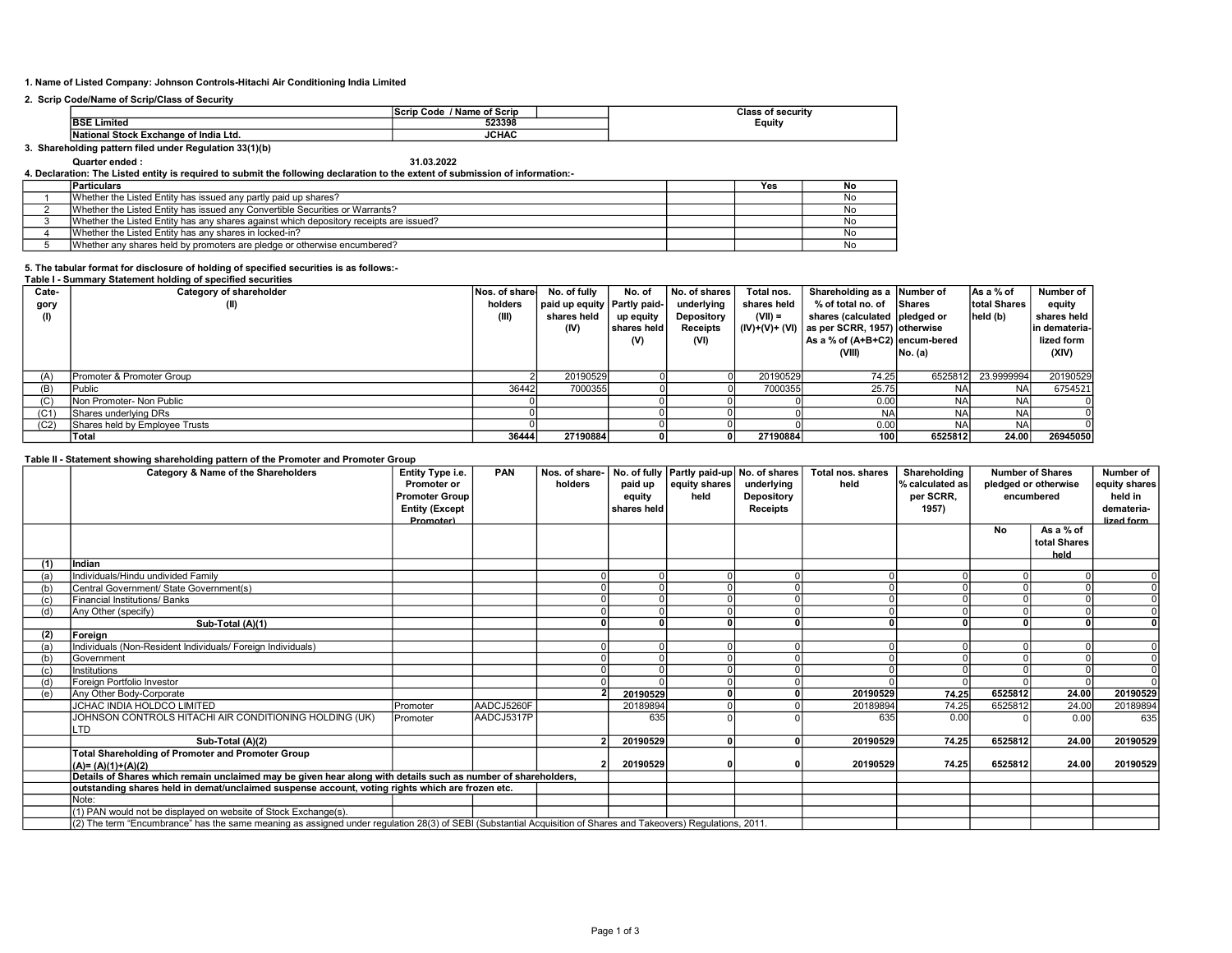|     | Table III - Statement showing shareholding pattern of the Public shareholder                                                                                                                                   |            |                          |                  |                         |                            |                |                                                 |              |                 |                  |
|-----|----------------------------------------------------------------------------------------------------------------------------------------------------------------------------------------------------------------|------------|--------------------------|------------------|-------------------------|----------------------------|----------------|-------------------------------------------------|--------------|-----------------|------------------|
|     | Category & Name of the Shareholders                                                                                                                                                                            | <b>PAN</b> | Nos. of share            | No. of fully     |                         | Partly paid- No. of shares | Total nos.     | Shareholding %                                  | Number of    | As a % of       | Number of        |
|     | (1)                                                                                                                                                                                                            | (II)       | holders                  | paid up equity   | up equity               | underlying                 | shares held    | calculated as per                               | Shares       | total Shares    | equity           |
|     |                                                                                                                                                                                                                |            | (III)                    | shares held      | shares held             | Depository                 | $(VII) =$      | <b>SCRR, 1957)</b>                              | pledged or   | held (b)        | shares held      |
|     |                                                                                                                                                                                                                |            |                          | (IV)             | (V)                     | <b>Receipts</b>            |                | $(IV)+(V)+(V)$   As a % of $(A+B+C2)$ otherwise |              |                 | in demateria-    |
|     |                                                                                                                                                                                                                |            |                          |                  |                         | (VI)                       |                | (VIII)                                          | lencum-bered |                 | lized form       |
|     |                                                                                                                                                                                                                |            |                          |                  |                         |                            |                |                                                 | No. (a)      |                 | (XIV)            |
| (1) | <b>Institutions</b>                                                                                                                                                                                            |            |                          |                  |                         |                            |                |                                                 |              |                 |                  |
| (a) | <b>Mutual Funds</b>                                                                                                                                                                                            |            | $\overline{7}$           | 3113332          | 0                       | οl                         | 3113332        | 11.45                                           | <b>NA</b>    | <b>NA</b>       | 3113332          |
|     | Aditya Birla Sun Life Trustee Private Limited A/C Aditya Birla Sun Life Tax R AAATB0102C                                                                                                                       |            |                          | 2451678          | $\overline{0}$          | 0                          | 2451678        | 9.02                                            | NA           | <b>NA</b>       | 2451678          |
|     | L And T Mutual Fund Trustee Ltd-L And T Mid Cap Fund                                                                                                                                                           | AAATC4460E |                          | 416922           | $\mathsf 0$             | 0l                         | 416922         | 1.53                                            | $N_A$        | $\overline{NA}$ | 416922           |
| (b) | <b>Venture Capital Funds</b>                                                                                                                                                                                   |            | $\overline{0}$           |                  | $\overline{0}$          | οl                         | $\Omega$       | 0.00                                            | <b>NA</b>    | <b>NA</b>       |                  |
| (c) | <b>Alternate Investment Funds</b>                                                                                                                                                                              |            | $\overline{4}$           | 314320           | $\mathbf 0$             | οl                         | 314320         | 1.16                                            | <b>NA</b>    | <b>NA</b>       | 314320           |
| (d) | <b>Foreign Venture Capital Investors</b>                                                                                                                                                                       |            | $\overline{0}$           |                  | $\overline{\mathbf{0}}$ | οl                         |                | 0.00                                            | $N_A$        | <b>NA</b>       |                  |
| (e) | <b>Foreign Portfolio Investors</b>                                                                                                                                                                             |            | 53                       | 269532           | $\mathbf 0$             | οl                         | 269532         | 0.99                                            | <b>NA</b>    | <b>NA</b>       | 269532           |
| (f) | <b>Financial Institutions/ Banks</b>                                                                                                                                                                           |            | $\overline{\phantom{a}}$ | 275              | $\overline{0}$          | 0l                         | 275            | 0.00                                            | <b>NA</b>    | <b>NA</b>       | 175              |
| (q) | <b>Insurance Companies</b>                                                                                                                                                                                     |            | $\mathbf{1}$             | $\overline{357}$ | $\mathbf 0$             | οl                         | 357            | 0.00                                            | $N_A$        | $N_A$           | $\overline{357}$ |
| (h) | <b>Provident Funds/ Pension Funds</b>                                                                                                                                                                          |            | $\Omega$                 | $\Omega$         | $\mathbf 0$             | 0                          | $\Omega$       | 0.00                                            | $N_A$        | $N_A$           | $\mathbf 0$      |
| (i) | <b>Any Other</b>                                                                                                                                                                                               |            | $\Omega$                 | $\Omega$         | $\mathbf 0$             | 0l                         | $\Omega$       | 0.00                                            | $N_A$        | $N_A$           | $\overline{0}$   |
|     | Sub-Total (B)(1)                                                                                                                                                                                               |            | 67                       | 3697816          | $\overline{0}$          | ٥l                         | 3697816        | 13.60                                           | <b>NA</b>    | <b>NA</b>       | 3697716          |
| (2) | Central Government/ State Government(s)                                                                                                                                                                        |            |                          |                  | $\mathbf 0$             | 0                          | $\Omega$       | 0.00                                            | $N_A$        | $\overline{NA}$ |                  |
|     | Sub-Total (B)(2)                                                                                                                                                                                               |            | $\mathbf{0}$             | $\mathbf{0}$     | 0                       | ΩI                         | $\overline{0}$ | 0                                               | <b>NA</b>    | <b>NA</b>       | $\overline{0}$   |
| (3) | <b>Non-institutions</b>                                                                                                                                                                                        |            |                          |                  |                         |                            |                |                                                 | <b>NA</b>    | <b>NA</b>       |                  |
| (a) | Individuals -                                                                                                                                                                                                  |            |                          |                  |                         |                            |                |                                                 | $N_A$        | $N_A$           |                  |
|     | i. Individual shareholders holding nominal share capital up to Rs. 2                                                                                                                                           |            |                          |                  |                         |                            |                | 8.77                                            |              |                 |                  |
|     | lakhs.                                                                                                                                                                                                         |            | 34141                    | 2383411          |                         |                            | 2383411        |                                                 | <b>NA</b>    | <b>NA</b>       | 2137777          |
|     | ii. Individual shareholders holding nominal share capital in excess of                                                                                                                                         |            |                          |                  |                         |                            |                | 0.81                                            |              |                 |                  |
|     | Rs. 2 lakhs.                                                                                                                                                                                                   |            |                          | 221401           |                         |                            | 221401         |                                                 | <b>NA</b>    | <b>NA</b>       | 221401           |
| (b) | <b>NBFCs registered with RBI</b>                                                                                                                                                                               |            |                          | 1500             |                         |                            | 1500           | 0.01                                            | <b>NA</b>    | <b>NA</b>       | 1500             |
| (c) | <b>Employee Trusts</b>                                                                                                                                                                                         |            | $\Omega$                 | $\Omega$         | $\Omega$                | ΩI                         | $\Omega$       | 0.00                                            | <b>NA</b>    | $N_A$           | $\mathbf{0}$     |
| (d) | Overseas Depositories (holding DRs) (balancing figure)                                                                                                                                                         |            | $\Omega$                 | $\overline{0}$   | $\Omega$                | ΩI                         |                | 0.00                                            | <b>NA</b>    | <b>NA</b>       | э                |
| (e) | Any Other                                                                                                                                                                                                      |            | 2229                     | 696227           |                         |                            | 696227         | 2.56                                            | <b>NA</b>    | <b>NA</b>       | 696127           |
|     | Trusts                                                                                                                                                                                                         |            |                          | 80               |                         |                            | 80             | 0.00                                            | <b>NA</b>    | <b>NA</b>       | 80               |
|     | Trust (employee)                                                                                                                                                                                               |            |                          |                  |                         |                            |                | 0.00                                            | <b>NA</b>    | <b>NA</b>       |                  |
|     | <b>IEPF</b>                                                                                                                                                                                                    |            |                          | 152867           |                         |                            | 152867         | 0.56                                            | <b>NA</b>    | <b>NA</b>       | 152867           |
|     | <b>Hindu Undivided Family</b>                                                                                                                                                                                  |            | 571                      | 114878           |                         |                            | 114878         | 0.42                                            | NA           | <b>NA</b>       | 114778           |
|     | Non Resident Indians (Non Repat)                                                                                                                                                                               |            | 369                      | 41595            |                         |                            | 41595          | 0.15                                            | NA           | <b>NA</b>       | 41595            |
|     | Non Resident Indians (Repat)                                                                                                                                                                                   |            | 1027                     | 146118           |                         |                            | 146118         | 0.54                                            | <b>NA</b>    | <b>NA</b>       | 146118           |
|     | Limited Liability Partnership                                                                                                                                                                                  |            | 18                       | 8564             |                         |                            | 8564           | 0.03                                            | <b>NA</b>    | <b>NA</b>       | 8564             |
|     | <b>Clearing Member</b>                                                                                                                                                                                         |            | $\overline{37}$          | 14968            |                         |                            | 14968          | 0.06                                            | <b>NA</b>    | <b>NA</b>       | 14968            |
|     | <b>Bodies Corporate</b>                                                                                                                                                                                        |            | 204                      | 217157           |                         |                            | 217157         | 0.80                                            | <b>NA</b>    | NA              | 217157           |
|     | Sub-Total (B)(3)                                                                                                                                                                                               |            | 36375                    | 3302539          | οl                      | οl                         | 3302539        | 12.15                                           | <b>NA</b>    | <b>NA</b>       | 3056805          |
|     | Total Public Shareholding (B)= (B)(1)+(B)(2)+(B)(3)                                                                                                                                                            |            | 36442                    | 7000355          | $\overline{0}$          | ٥I                         | 7000355        | 25.75                                           | <b>NA</b>    | <b>NA</b>       | 6754521          |
|     | Details of the shareholders acting as persons in Concert including their Shareholding (No. and %):                                                                                                             |            |                          |                  |                         |                            |                |                                                 |              |                 |                  |
|     | Details of Shares which remain unclaimed may be given hear along with details such as number of shareholders, outstanding shares held in demat/unclaimed suspense account, voting rights which are frozen etc. |            |                          |                  |                         |                            |                |                                                 |              |                 |                  |
|     | Note:                                                                                                                                                                                                          |            |                          |                  |                         |                            |                |                                                 |              |                 |                  |
|     | (1) PAN would not be displayed on website of Stock Exchange(s)                                                                                                                                                 |            |                          |                  |                         |                            |                |                                                 |              |                 |                  |
|     | (2) The above format needs to be disclosed along with the name of following persons:                                                                                                                           |            |                          |                  |                         |                            |                |                                                 |              |                 |                  |
|     | Institutions/Non Institutions holding more than 1% of total number of shares.                                                                                                                                  |            |                          |                  |                         |                            |                |                                                 |              |                 |                  |
|     | (3) W.r.t. the information pertaining to Depository Receipts, the same may be disclosed in the respective columns to the extent information available and the balance to be disclosed as held by custodian,    |            |                          |                  |                         |                            |                |                                                 |              |                 |                  |